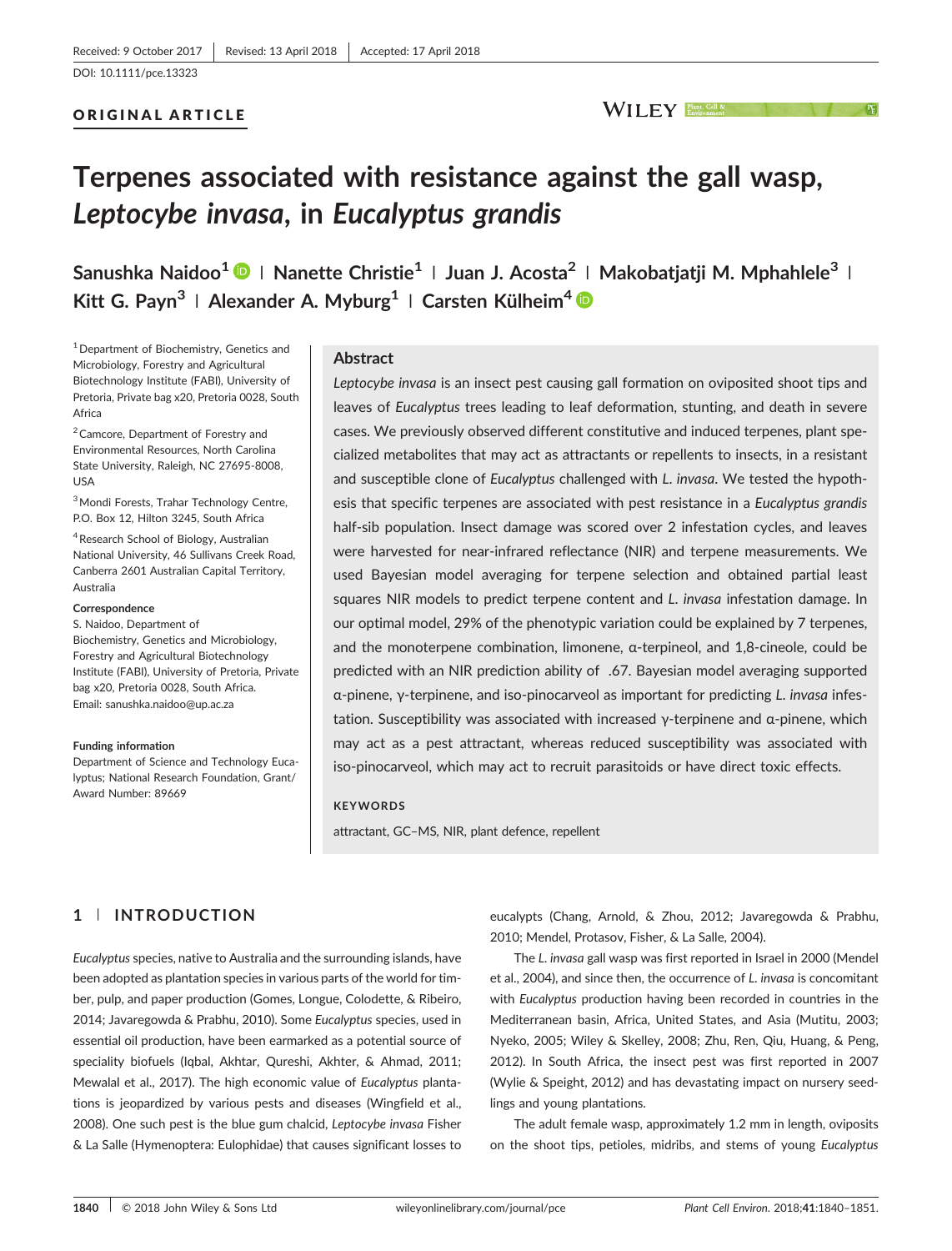trees, seedlings, and coppice growth (Mendel et al., 2004; Quang Thu, Dell, & Isobel Burgess, 2009; Zhu et al., 2012). Galls begin to develop 2 weeks after oviposition. The bump‐shaped galls become pink to red in colour and coalesce. After a period of 5 months, the adult wasps emerge from the gall to reinfest the Eucalyptus plants (Mendel et al., 2004; Quang Thu et al., 2009; Zhu et al., 2012). Symptoms on the host range from evidence of oviposition with no gall development, contortion of leaves and shoot deformation, loss of apical dominance, die back (Kelly et al., 2012; Mendel et al., 2004), and, in severe cases, death (Nyeko, Mutitu, & Day, 2009; Wylie & Speight, 2012).

Despite investigation into chemical and silvicultural control strategies, biological control is identified as a promising means of limiting this pest (Dittrich‐Schröder et al., 2014; Kim, Mendel, Protasov, Blumberg, & Salle, 2008; Kulkarni, 2010). This practice, coupled with the use of resistant genotypes, would be useful to limit the incidence of L. invasa as Eucalyptus species, hybrids, and clones show marked variation in resistance against L. invasa (Dittrich‐Schröder, Wingfield, Hurley, & Slippers, 2012; Durand, Rodrigues, Mateus, Boavida, & Branco, 2011; Nyeko & Nakabonge, 2008; Quang Thu et al., 2009). For example, Eucalyptus nitens  $\times$  Eucalyptus grandis and E. grandis  $\times$  Eucalyptus camaldulensis hybrids showed high rates of infestation, whereas pure species Eucalyptus dunnii, E. nitens, E. grandis, Eucalyptus urophylla, and the hybrid Eucalyptus saligna  $\times$  E. urophylla were considered resistant in a greenhouse experiment (Dittrich‐Schröder et al., 2012). In field, significant variation for resistance against the insect pest is observed within some species, for example, E. grandis (Arnulf Kanzler, personal communication, Sappi Shaw Research Center, Hilton, KZN, South Africa).

Terpenes are a large group of plant specialized metabolites implicated in various ecological interactions (Moore, Andrew, Külheim, & Foley, 2014). They are a highly diverse group with over 20,000 known compounds (Degenhardt & Gershenzon, 2003) and can be separated through the number of isoprene units they contain into hemi‐ (C5), mono‐ (C10), sesqui‐ (C15), di‐ (C20), tri‐ (C30), and tetra‐terpenes (C40; Dudareva et al., 2005; Webb, Foley, & Külheim, 2014). Examples of ecological interactions include direct plant defence through toxic effect on herbivores (Keefover‐Ring, Thompson, & Linhart, 2009), effects on reproduction of insect herbivores (Edwards, Wanjura, & Brown, 1993; Edwards, Wanjura, Brown, & Dearn, 1990; Morrow & Fox, 1980; Stone & Bacon, 1994), indirect defence against herbivores through the attraction of herbivore parasites (De Moraes, Lewis, Paré, Alborn, & Tumlinson, 1998; Giamakis, Kretsi, Chinou, & Spyropoulos, 2001; Turlings et al., 1995), cues that indicate the presence of other toxic constituents (Lawler, Stapley, Foley, & Eschler, 1999), allelopathic agents (Alves, Filho, Innecco, & Torres, 2004), and mediators of resistance to fungal infection (Eyles, Davies, Yuan, & Mohammed, 2003).

Species of the genus Eucalyptus typically contain large amounts of foliar essential oils, which are dominated by mono‐ and sesqui‐terpenes (Coppen, 2003) and which are stored in schizogenous cavities (Carr & Carr, 1970). There is a lot of within species variation of terpenes in eucalypts, both quantitatively (Kainer, Bush, Foley, & Külheim, 2017; Wallis et al., 2011) and qualitatively (Padovan, Keszei, Külheim, & Foley, 2014). Among the most common terpenes in eucalypts are the monoterpenes α‐pinene and 1,8‐cineole, also known as eucalyptol (Padovan et al., 2014); however, individuals with over 100 different foliar

NAIDOO ET AL. 1841  $\mathbb{F}_{\mathbf{F}}$  and  $\mathbb{F}_{\mathbf{F}}$  and  $\mathbb{F}_{\mathbf{F}}$  and  $\mathbb{F}_{\mathbf{F}}$  and  $\mathbb{F}_{\mathbf{F}}$  and  $\mathbb{F}_{\mathbf{F}}$  and  $\mathbb{F}_{\mathbf{F}}$  and  $\mathbb{F}_{\mathbf{F}}$  and  $\mathbb{F}_{\mathbf{F}}$  and  $\mathbb{F}_{\mathbf{F}}$  and  $\mathbb{F}_{\mathbf{F$ 

terpenes have been found (Wong, Perlmutter, & Marriott, 2017). This variety is the result of three effects: (a) Eucalypts have the largest gene family of terpene synthases known to date, which are responsible for the final biosynthetic step in terpene production (Külheim et al., 2015); (b) these enzymes often produce multiple products (Külheim et al., 2015; Padovan et al., 2017; Schnee, Kollner, Gershenzon, & Degenhardt, 2002); and (c) terpenes are often further modified by enzymes such as cytochrome P450 (Pateraki, Heskes, & Hamberger, 2015) and glycosyl transferases (Rivas, Parra, Martinez, & Garcia‐ Granados, 2013) leading to the vast array of terpenes found in this genus. Most constitutive terpenes are produced during ontogenesis of leaves, exported into the extracellular cavities, and are believed to be stable there for the lifetime of the leaf (Carr & Carr, 1970). Previous studies have found no indication of induction of essential oils in eucalypts by either wounding or application of methyl jasmonate (Henery, Wallis, Stone, & Foley, 2008). We have recently discovered that L. invasa oviposition and larvae development leads to changes in the profile of essential oils in clones of both resistant E. grandis (TAG5) and susceptible E. camaldulensis × E. grandis (GC540; Oates, Külheim, Myburg, Slippers, & Naidoo, 2015). Compared with susceptible individuals, resistant individuals had approximately three times higher constitutive levels of α‐pinene and less than half the amount of 1,8‐cineole. Seven days post oviposition, leaves of susceptible plants contained significantly lower amounts of 1,8‐cineole and α‐terpinolene (Oates et al., 2015). The terpene content was concordant with changes in expression of genes involved in terpene biosynthetic pathways. Such observations suggest that specific terpene profiles or individual terpenes may be associated with resistance against the insect pest L. invasa.

Apart from terpenes, induced responses due to oviposition included other responses such as phytohormones in the two genotypes (Oates et al., 2015). This suggests that other chemicals may also play a role in the defence against the insect pest. Although terpene content is typically determined by gas chromatography–mass spectroscopy, near‐infrared reflectance (NIR) spectra provide an indication of various chemicals including the terpenes. NIR spectra and modelling were used to predict the 1,8‐cineole content in extracted Eucalyptus oil with 0.899 accuracy (Wilson, Watt, & Moffat, 2001) and foliar 1,8-cineole proportion in Melaleuca cajuputi tea tree oil with an accuracy of 0.92 (Schimleck & Rimbawanto, 2003). In the latter example, total foliar terpene content was also estimated based on NIR modelling to an accuracy of 0.65 (Schimleck & Rimbawanto, 2003).

We hypothesized that resistance to L. invasa is attributed to chemical variation, and terpenes in particular, in E. grandis. The aim of this study was to determine NIR and terpene profiles associated with resistance against L. invasa in E. grandis, which could be adopted as a tool to predict resistant genotypes and to identify terpenes for further characterization in this interaction.

#### 2 | MATERIALS AND METHODS

#### 2.1 | Study sites

An E. grandis progeny trial series was established on three coastal sites in KwaZulu Natal, South Africa, forming part of Mondi's tree breeding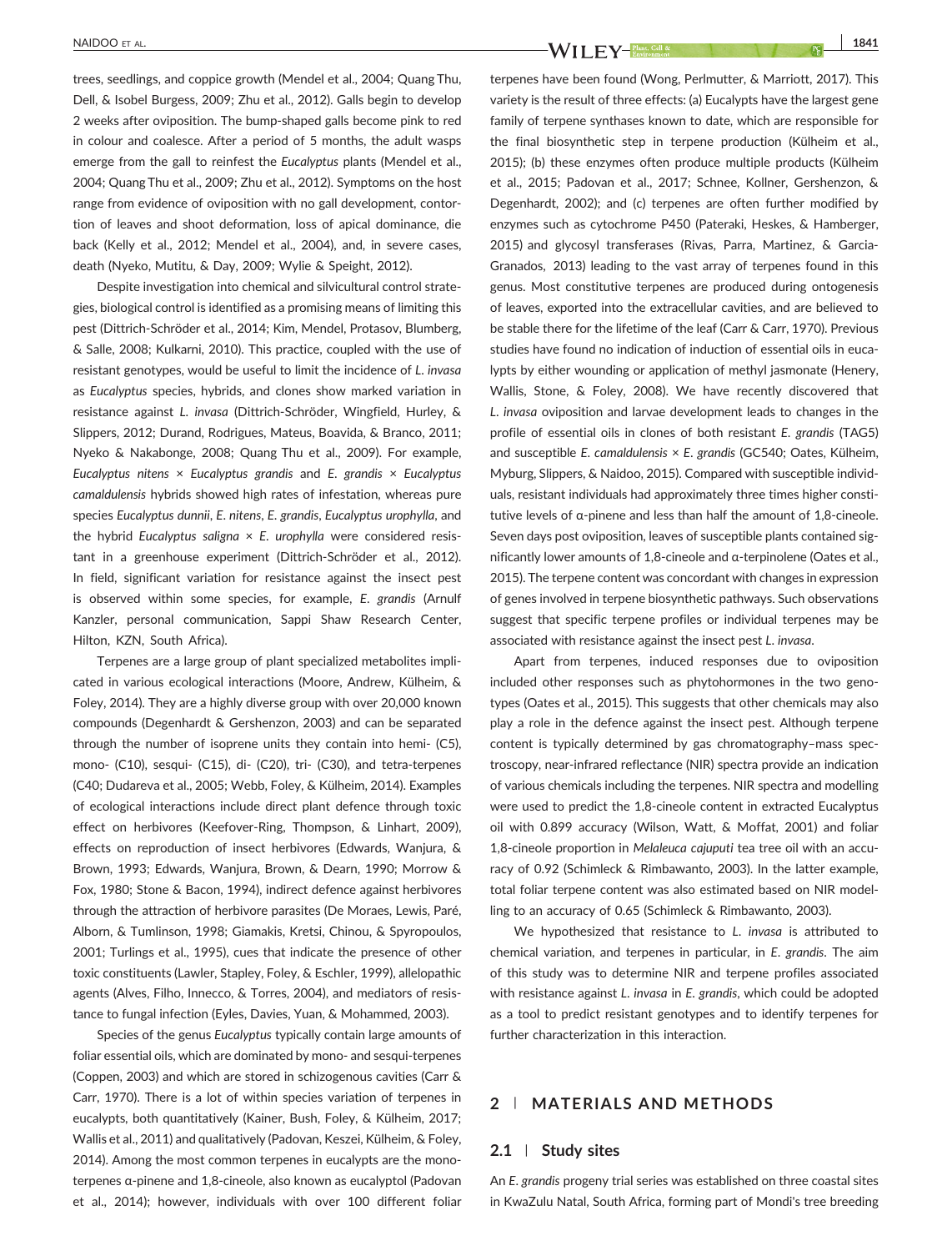program. The three sites, namely, Siya Qubeka (SQF), Mtunzini (MTZ), and Nyalazi (NYL), comprised 126 half‐sib families planted in single‐ tree plots with 15 blocks (replications) per site in a randomized complete block design. Site environmental data are indicated in Table S1.

#### 2.2 | Scoring of host susceptibility

The E. grandis trials were established in August 2012. In October 2013, when the trees were 14 months old, trees were inspected for L. invasa infestation. Symptoms were scored visually using the following scale: 0—not infested; 1—infested showing evidence of oviposition but no gall development; 2—infested with galls on leaves, mid‐ribs, or petioles; and 3—stunting and lethal gall formation. Each tree was thus categorized as either 0, 1, 2, or 3. This first round of scoring was referred to as L. invasa screening 1 (LS1) and included all trees within each trial. Figure S1 shows images of representative scores. In October 2014, the trees sampled for NIR and terpene analyses were scored a second time using the same scoring regime. L. invasa screening 2 (LS2) was then calculated as the sum of LS1 and the second score for this subpopulation.

#### 2.3 | Tissue sampling for NIR and terpene analyses

We sampled a subpopulation, comprising 61 half-sib families (180 trees from SQF, 159 trees from MTZ, and 152 trees from NYL). Trees were selected within each family, where uninfested leaves from trees scored as 0, and infested leaves from trees scored as 1, 2, and 3 were harvested. From each tree, a total of three to five mature leaves, consistently sampled from the equivalent position from a side‐branch on the North side of the tree, were punched with a 1‐cm cork borer and leaf disks collected into pre‐weighed vials containing 5 ml of (99.7%) ethanol with tetradecane as internal standard (0.25 mg/L). In addition, five to six leaves were collected in paper bags, their weight measured on the collection day, dried in 50 °C for 3 days, and their dry weight recorded. Dried leaves were ground in a Foss Cyclotec 1093 mill (Foss, Höganäs, Sweden) and passed through a 1‐mm sieve for NIR measurement.

#### 2.4 | Calculation of breeding values

Estimates of genetic parameters for L. invasa screenings were calculated using PROC MIX in SAS® (SAS Institute, Cary, USA). The statistical model for the analyses was as follows:

$$
\mathsf{y}_{ijkl} = \mu + S_i + B(S)j(i) + F_k + FS_{ik} + E_{ijkl},
$$

where

| <b>Yijkl</b>   | is the lth observation of the jth block within the ith site for                 |
|----------------|---------------------------------------------------------------------------------|
|                | the kth family:                                                                 |
| μ              | is the overall mean;                                                            |
| $S_i$          | is the fixed effect of the ith site;                                            |
| $B(S)$ j $(i)$ | is the fixed effect of the jth block within the ith site;                       |
| $F_{k}$        | is the random effect across sites of the kth family = $\sigma^2$ <sub>f</sub> ; |
| $FS_{ik}$      | is the random kth family by ith site interaction effect = $\sigma^2_{fs}$ ;     |
|                | and                                                                             |
|                |                                                                                 |

Family breeding values were obtained from the family best linear unbiased prediction estimates. Within family gain was calculated as within family heritability multiplied by within family deviation. The individual breeding values (IBV), or tree gain, were calculated as family breeding values + within family gain.

Phenotypic variance was estimated as follows:

$$
\sigma^2{}_{p}=\ \sigma^2{}_{f}+\sigma^2{}_{fs}+\sigma^2{}_{e}.
$$

Narrow‐sense heritability was estimated as follows:

$$
h^2 = 3 \sigma^2_f/\sigma^2_p.
$$

The coefficient of relationship was assumed to be 0.33 instead of 0.25 for half-sib analysis because there is the possibility that some of open‐pollinated families were not truly half‐sibs but contained some full-sibs (Squillace, 1974). Thus, a coefficient of 3 instead of 4 was multiplied by the family variance in the calculation of heritability.

For each pair of trial sites, the estimates of Type B genetic correlations  $(r_{\text{Bg}})$  were calculated as follows:

$$
r_{Bg} = \sigma^2_f/(\sigma^2_f + \sigma^2_{fs}).
$$

Type B correlations measure the genetic correlation between the same traits expressed on two or more sites (Burdon, 1977). The parameter may range between 0 and 1 with an estimate approaching 1 giving an indication of very high correlation between family behaviour on the two sites and thus no genotype by environment interaction (G  $\times$  E). Conversely, a figure approaching zero suggests a high level of G × E.

#### 2.5 | Terpene measurements

Ethanol extracts of leaf tissue were separated by gas chromatography and detected by mass spectroscopy as described by Oates et al. (2015). An Agilent 6890 GC/MS using an Alltech AT‐35 (35% phenyl and 65% dimethylpolyoxylane) column (Alltech, Wilmington, DE, USA) was used with Helium as the carrier gas. The column was 60 m long with an internal diameter of 0.25 mm and with a stationary phase film thickness of 0.25 μm. The temperature regime consisted of 100 °C for 5 min, ramping to 200 °C at 20 °C/min, a ramp to 250 °C at 5 °C/min, with a hold of 250 °C for 4 min. The total elution time was 25 min. The separate components were detected using an FID and an Agilent 5973 Mass Spectrometer dual setup through an SGE MS/FID splitter. The National Institute of Standards and Technology library (Agilent Technologies, Deerfield, IL, USA) reference spectra enabled the identification of peaks with verification of major peaks through comparison with authentic standards. The area under each peak was determined with MSD ChemStation Data Analysis (Agilent Technologies). A relative concentration for each terpene was calculated relative to the internal standard, tetradecane. The fresh to dry weight ratio and terpene concentrations were calculated relative to dry weight for each sample.

#### 2.6 | NIR spectroscopy

Five to six dried E. grandis leaves, collected in field as described above for terpene analysis, were ground to a fine powder and scanned on a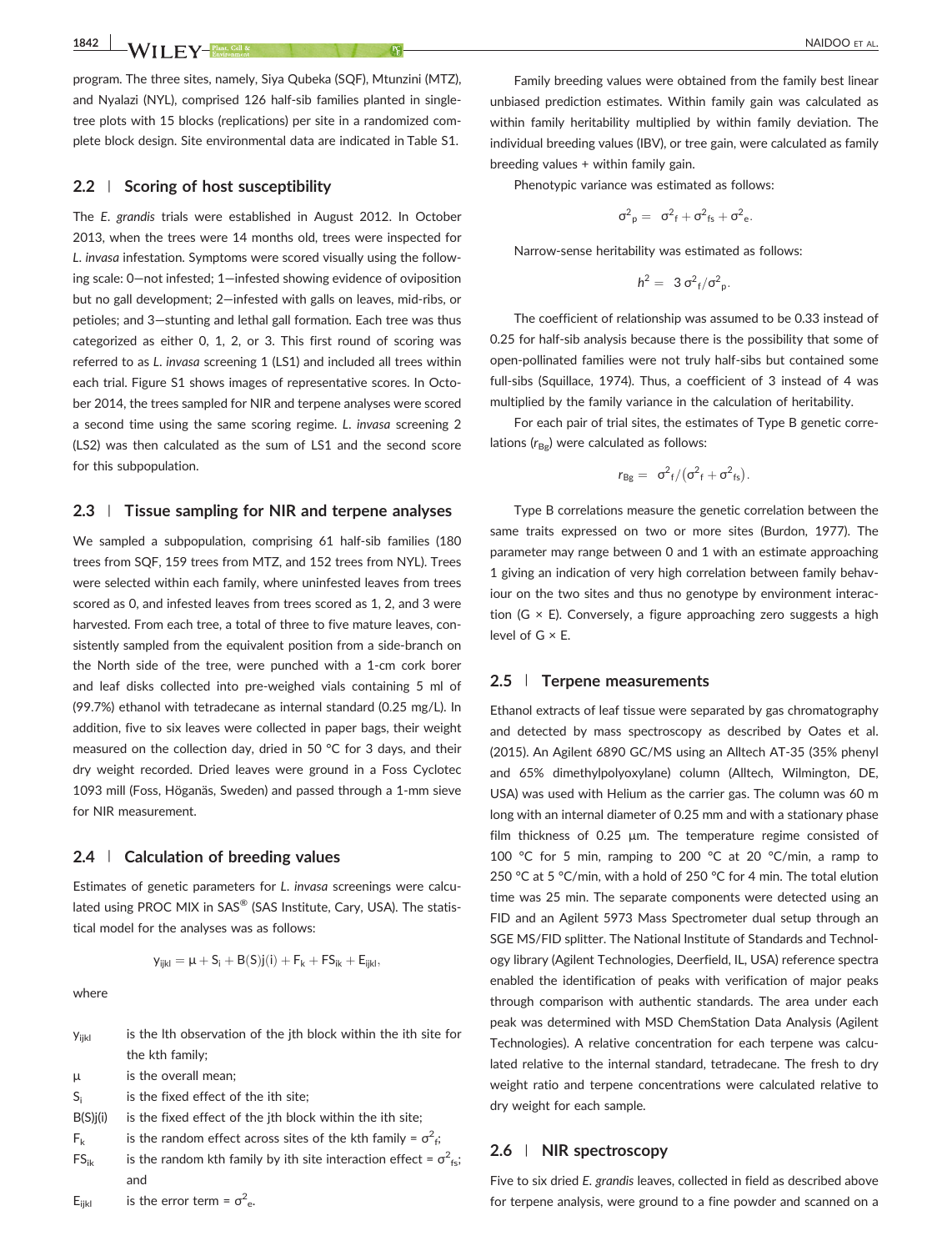desktop NIR Foss spectrophotometer (Foss Rapid Content Analyzer XM‐1100), which measures absorbance of each sample between 1,100 and 2,498 nm with 2‐nm increments. The NIR measures were repeated for each sample and averaged.

#### 2.7 | Statistical analyses

#### 2.7.1 | Modelling NIR spectra to Leptocybe scores

We developed a programmable analysis pipeline in R (R Core Team, 2016) to process NIR spectral data and to fit chemometric models. The process of building NIR models involves the use of mathematical pretreatments (transformations) applied to the NIR spectra. The objective of applying those transformations is to remove the scattering of diffuse reflections associated with sample particle size from the spectra to improve the subsequent regression. The most widely used transformation techniques can be divided into two categories: (a) scatter correction methods and (b) spectral derivatives (Rinnan, van den Berg, & Engelsen, 2009). In this study, we corrected the spectra using multiplicative scatter correction, standard normal variate and detrend from the scatter correction methods; and a second derivative of Savitzky–Golay smoothing with two different window sizes of 5 and 7 points from the spectral derivatives methods. Additionally, we combined transformations by pairs applying scattering correction methods prior to differentiation. Preprocessing of our NIR spectral data was done using the R packages "ChemometricsWithR" (Wehrens, 2011) and "Prospectr" (Stevens & Ramirez‐Lopez, 2013), we generated as outcome a total of 12 data sets of predictor variables including the raw spectra (Table S2A).

Local outliers factors were calculated for all observations on each spectral database and used to identify outliers based on density and distance (Breunig, Kriegel, Ng, & Sander, 2000). Individuals with local outliers factors values greater than 2 were excluded from the analysis, using a local outliers factors algorithm implemented in the R package "DMwR" (Torgo, 2015). The percentage of individuals classified as outliers for each set of models is given in Table S2B. Transformed and outlier free databases were used to develop the NIR prediction models for LS1, LS2, and IBV. For this purpose, we used partial least squares implemented in the R‐package "pls" (Mevik & Wehrens, 2007). Two modelling scenarios were contemplated: first, we grouped the observations by site and fitted models for each site, and second, we used individual NIR spectra to fit models across all sites. For all scenarios, we evaluated the performance of our models using leave‐ one‐out cross‐validation. Desirable partial least squares NIR models are the ones that (a) maximize the coefficient of determination ( $R^2$ ), (b) maximize the percentage of the variance explained for X and Y on the training population (ExpVar\_Y and ExpVar\_X), (c) minimize the standard errors of cross-validation: root mean squared error of prediction (RMSEP), and (d) have a small number of latent variables (projection factors).

#### 2.7.2 | Modelling terpenes to Leptocybe scores

Bayesian model selection (Raftery, 1995) was performed in R, using the "bicreg" function in the Bayesian model averaging (BMA) package (Raftery, Hoeting, Volinsky, Painter, & Yeung, 2017), to identify which of the 48 measured terpenes (predictor variables) were the most

NAIDOO ET AL. 1843

important for predicting L. invasa infestation (Table S3A). We also considered the sums of certain groups of terpenes as possible predictor variables (Table S3B). Terpenes were combined as a result of biological motivation or high pairwise correlations (r > .6). Biological motivation was based on either (a) shared intermediate carbocation (biosynthetically related through same intermediate precursor) or (b) the fact that terpene X is a precursor of terpene Y (biosynthetically related by "descent"); see Keszei, Brubaker, and Foley (2008) Figure 3a.

Instead of using stepwise variable selection to choose candidate covariates, BMA accounts for uncertainty in variable selection by averaging over the best models. The Bayesian information criterion was used as a criterion for model selection and to estimate the posterior probability of a given model. Terpene variable selection was performed for the three dependent variables, LS1, LS2, and IBV, respectively, using the same two modelling scenarios mentioned above (first, models were fit per site and, second, across all sites).

To test whether the BMA model parameters were consistent, we performed leave-one-out cross-validation: the BMA analysis was repeated n times, with n the number of individuals in the sample. For each of these different training data sets (in accordance with the leave‐one‐out cross‐validation strategy; the data of a different individual were excluded per iteration), the model with the lowest Bayesian information criterion was used to estimate model coefficients, whereafter the L. invasa screening value of the excluded individual was predicted using the estimated model coefficients. Finally, a leave-one-out cross-validation  $R^2$  value was calculated by correlating the predicted with the observed L. invasa screening values.

#### 2.7.3 | Modelling NIR spectra to terpene scores

We build terpene composition models for samples as a function of their NIR spectrum, following the same steps described above (transformation to the spectral data, outlier identification, and partial least squares modelling). Terpene models were performed only at site SQF (site at which we found the best models, see Table 1 and Table S5) and for the subset of terpenes that we found were the most important for predicting L. invasa infestation. We also considered the same combinations of terpenes mentioned in the previous section (Table S3B) for fitting partial least squares models.

#### 3 | RESULTS

#### 3.1 | Leptocybe invasa infestation

The distribution of LS1 across the three sites is indicated in Figure 1a. The subpopulation was sampled for terpene and NIR measurements, and the distribution of LS1, LS2, and IBV within this subpopulation is shown in parts b, c, and d of Figure 1. The heritability values for the E. grandis full population (126 families for LS1) and subpopulation (61 families for LS2) at each site are indicated in Table S4. The type B genetic correlations for LS1, for each pairwise combination of the sites, were .71 (MTZ:NYL), .84 (MTZ:SQF), and .74 (SQF:NYL). The type B genetic correlation for the three sites combined was .77, suggesting that there was a relatively low level of  $G \times E$  with little change in family ranking between the sites.  $G \times E$  for the subpopulation could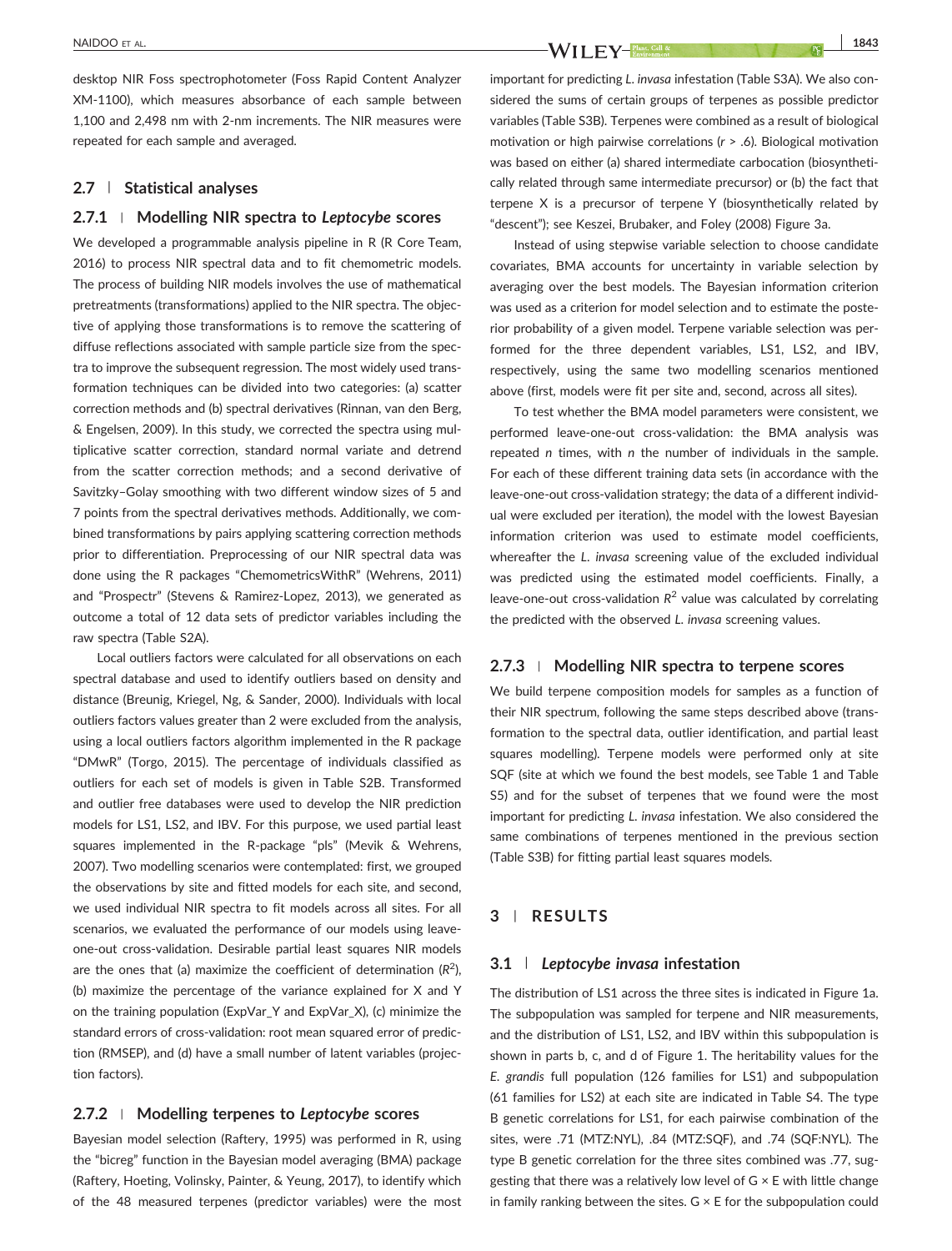

FIGURE 1 Distribution of Leptocybe invasa screenings (LS1 and LS2) and individual breeding values (IBV) per site. (a) Distribution of the LS1 scores for the entire population (4,464 trees) represented across three sites (red: LS1 = 0, green: LS1 = 1, blue: LS1 = 2, purple: LS1 = 3). (b) Distribution of the LS1 scores of the subpopulation (491 trees) that were sampled for terpene and near-infrared reflectance measurements represented across three sites (red: LS1 = 0, green: LS1 = 1, blue: LS1 = 2, purple: LS1 = 3). (c) Distribution of the LS2 scores of the subpopulation represented across three sites (red: LS2 = 1–2, green: LS2 = 3–4, blue: LS2 = 5–6). (d) Distribution of IBV based on the LS2 scores for the subpopulation per site (purple: Siya Qubeka [SQF] site, blue: Mtunzini [MTZ] site, pink: Nyalazi [NYL] site)

| TABLE 1 The best partial least squares models, based on near-infrared reflectance (NIR) data, for Leptocybe invasa screenings (LS1, LS2) and |  |  |  |  |
|----------------------------------------------------------------------------------------------------------------------------------------------|--|--|--|--|
| individual breeding values (IBV) at the Siya Qubeka (SQF) site and across the three sites                                                    |  |  |  |  |

| <b>Site</b> | <b>Variable</b> | Data set <sup>a</sup> | <b>Factors</b> | <b>RMSEP</b> <sup>b</sup> | ExpVar_Y <sup>c</sup> | ExpVar_X <sup>d</sup> | $R^2$ validation | "e   |
|-------------|-----------------|-----------------------|----------------|---------------------------|-----------------------|-----------------------|------------------|------|
| SQF         | LS1             | <b>NIR</b>            |                | 0.726                     | 52.77                 | 99.44                 | .462             | .680 |
| <b>SQF</b>  | LS <sub>2</sub> | <b>SNV</b>            | 8              | 1.017                     | 68.83                 | 99.06                 | .622             | .789 |
| SQF         | <b>IBV</b>      | SNV                   | 6              | 0.272                     | 53.57                 | 95.43                 | .475             | .689 |
| All sites   | LS1             | <b>MSC</b>            | 15             | 0.845                     | 33.44                 | 99.89                 | .248             | .498 |
| All sites   | LS <sub>2</sub> | <b>MSC</b>            | 15             | 1.377                     | 27.38                 | 99.89                 | .166             | .407 |
| All sites   | <b>IBV</b>      | <b>MSC</b>            | 9              | 0.345                     | 25.78                 | 99.37                 | .196             | .442 |

<sup>a</sup>Predictor variable data set name after corresponding preprocessing technique was applied to the NIR spectra (acronyms are explained in Table S2A). <sup>b</sup> Root mean squared error of the prediction. <sup>c</sup> Percentage of the Y variable that is accounted in the model. <sup>d</sup> Percentage of the NIR spectral data that is accounted in the model. <sup>e</sup> Prediction ability: correlation between observed and NIR predicted values.

not be determined due to the smaller number of individuals per family (491 individuals across three sites and 61 families).

#### 3.2 | NIR to predict Leptocybe invasa infestation

NIR spectra were used to predict the level of infestation by L. invasa. The changes to the spectra after applying mathematical transformations are depicted in Figure S2. Model differences were observed across sites. The best partial least squares regression models were

obtained for the SQF site (Table 1), with  $R^2$  ranging between .462 and .622. Table 1 also gives the best models across all sites, with  $R<sup>2</sup>$  values ranging between .166 and .248. Selected models for MTZ and NYL sites had low  $R^2$  values ranging between .026 and .115 (Table S5), and a low percentage of the variation in the Y variables was explained (9.30–16.15%).

To select the best model for each variable for each site, we compared the model statistics under each transformed and outlier‐free database and selected the one that (a) maximized the coefficient of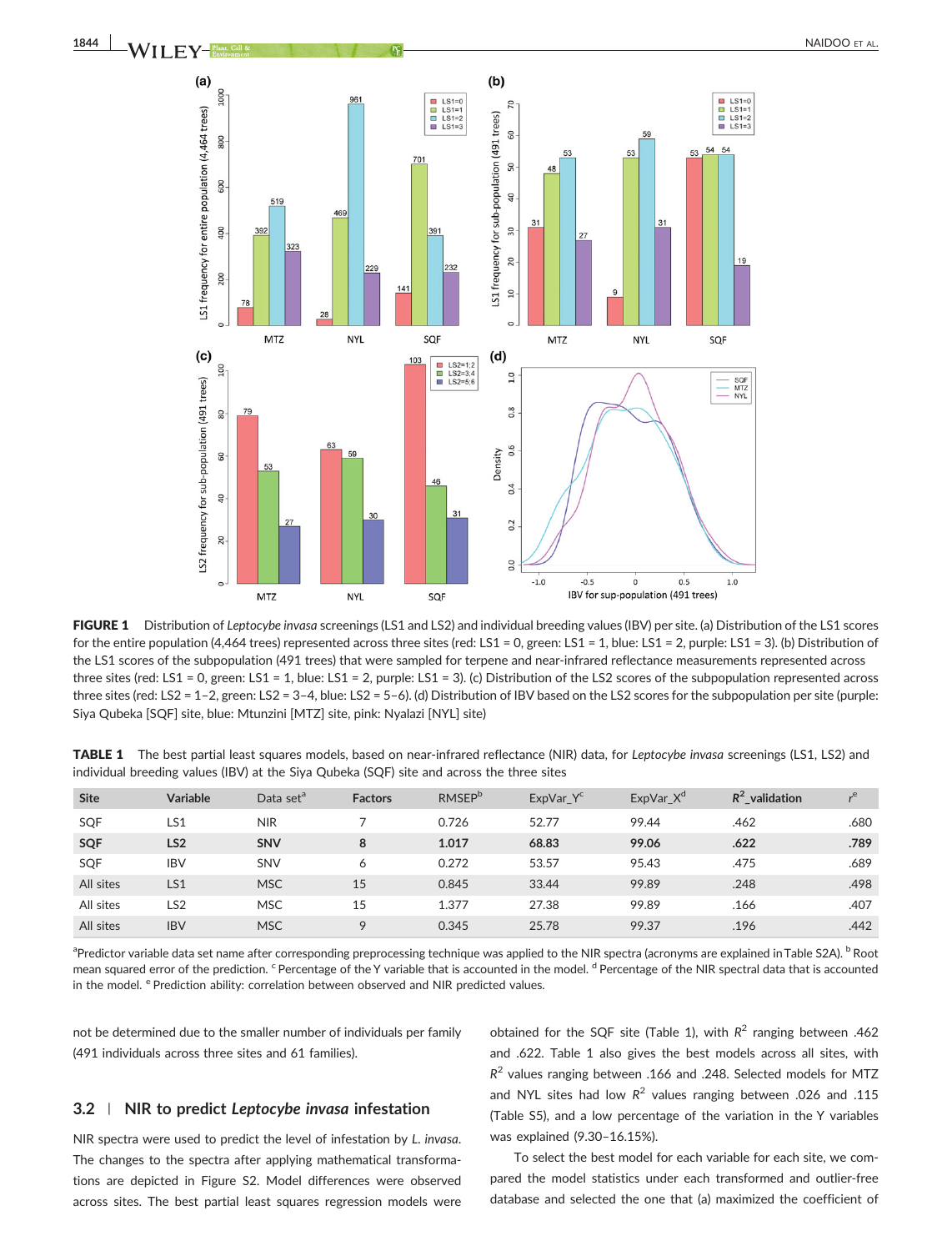determination ( $R^2$ \_validation), the prediction ability (r), and the percentage of the variance explained for X and Y on the training population (ExpVar\_Y and ExpVar\_X), (b) minimize the standard errors cross‐validation: RMSEP, and (c) have a small number of projection factors. Table 2 shows all model statistics that were obtained for each data set when modelling LS2 for the SQF site. For this case, a standard normal variate transformed data set gives the best model. Model diagnostic plots were also created for each data set and were used to select the number of latent variables (factors) of each model. Note that for LS2 under the standard normal variate data set (model diagnostic plots in Figure 2), 8 factors give the highest  $R^2$  and the lowest RMSEP. NIR models under the second scenario (across all sites) did not perform well.

## 3.3 Terpenes to predict Leptocybe invasa infestation

A descriptive analysis on the terpene measurements (48 terpenes) was performed to explore the data. Figures S3A,B and S4, respectively, show the hierarchical clustering dendrogram of the terpene measurements across all sites, a graphical display of the all‐versus‐all terpene correlation matrix, and a principal component analysis biplot representing the relationship between the terpenes and the individual trees grouped per site. From these analyses, it is evident that there are groups of terpenes that are highly correlated, so we needed to find a subset of terpenes to fit our models that minimize the likelihood of

NAIDOO ET AL. 1845

having multicollinearity problems. Figure S5A–C shows boxplots of terpene concentration, separated by site.

The best BMA models were obtained for the SQF site (see Table S6A–D for all BMA results). A summary of the most important terpenes for predicting LS1, LS2, and IBV at the SQF site and across all sites, together with the relevant model statistics, is presented in Table 3. Seven terpenes from models at the SQF site were selected for further analysis, that is, NIR modelling to predict terpene content. Figure 3 shows the hierarchical clustering dendrogram of the terpene measurements at the SQF site, with the seven selected terpenes highlighted and scattered across different clusters: T.2 (monoterpene 2), T.3 (α‐pinene), T.8 (γ‐terpinene), T.10 (iso‐pinocarveol), T.32 (sesquiterpene 1), T.35 (sesquiterpene 2), and T.46 (sesquiterpene 3). These terpenes were the result of the top BMA model for both LS1 ( $R^2$  = .306) and LS2  $(R<sup>2</sup> = .346)$ , and six of these terpenes were included in the model with the highest  $R^2$  value ( $R^2$  = .302) for IBV (Table 3).

Performing leave‐one‐out cross‐validation on the BMA models at the SQF site (and considering only the top Bayesian information criterion-ranked model per BMA run), four of the seven selected terpenes were present in more than 90% of the models (monoterpene 2, αpinene, γ‐terpinene, and sesquiterpene 3), and the remaining three terpenes were added if the presence in more than 50% of the models were considered (iso-pinocarveol, sesquiterpene 1, and sesquiterpene 2). An additional three terpenes were added if the presence in more than 35% of the models were considered (monoterpene 5, terpene 34, and terpene 37). The average number of factors (terpenes included

TABLE 2 Partial least squares models, based on near-infrared reflectance (NIR) data, for Leptocybe invasa screening 2 at the Siya Qubeka site

| Data set <sup>a</sup> | <b>Factors</b> | <b>RMSEP</b> <sup>b</sup> | ExpVar_Y <sup>c</sup> | ExpVar_X <sup>d</sup> | $R^2$ validation | $r$ <sup>e</sup> |
|-----------------------|----------------|---------------------------|-----------------------|-----------------------|------------------|------------------|
| <b>SNV</b>            | 8              | 1.017                     | 68.83                 | 99.06                 | .622             | .789             |
| <b>MSC</b>            | 8              | 1.022                     | 68.44                 | 99.09                 | .619             | .787             |
| DT                    | 5              | 1.075                     | 62.68                 | 93.66                 | .577             | .76              |
| SG <sub>5</sub>       | 5              | 1.079                     | 67.33                 | 84.29                 | .574             | .757             |
| SG7                   | 5              | 1.073                     | 65.94                 | 86.37                 | .578             | .76              |
| SNV_SG5               | 5              | 1.084                     | 68.02                 | 84.51                 | .569             | .755             |
| SNV SG7               | 5              | 1.077                     | 66.55                 | 86.66                 | .575             | .758             |
| MSC SG5               | 5              | 1.085                     | 68.01                 | 84.52                 | .569             | .754             |
| MSC SG7               | 5              | 1.078                     | 66.54                 | 86.66                 | .574             | .758             |
| DT_SG5                | 5              | 1.084                     | 68.02                 | 84.51                 | .569             | .755             |
| DT_SG7                | 5              | 1.077                     | 66.55                 | 86.66                 | .575             | .758             |
| <b>NIR</b>            | 5              | 1.120                     | 60.33                 | 98.48                 | .540             | .735             |

<sup>a</sup>Predictor variable data set name after corresponding preprocessing technique was applied to the NIR spectra (acronyms are explained in Table S2A). <sup>b</sup> Root mean squared error of the prediction. <sup>c</sup> Percentage of the Y variable that is accounted in the model. <sup>d</sup> Percentage of the NIR spectral data that is accounted in the model. <sup>e</sup> Prediction ability: correlation between observed and NIR predicted values.



**FIGURE 2** Model diagnostics of Leptocybe invasa screening 2 (LS2) with a standard normal variate transformed database at the Siya Qubeka site. RMSEP = root mean squared error of the prediction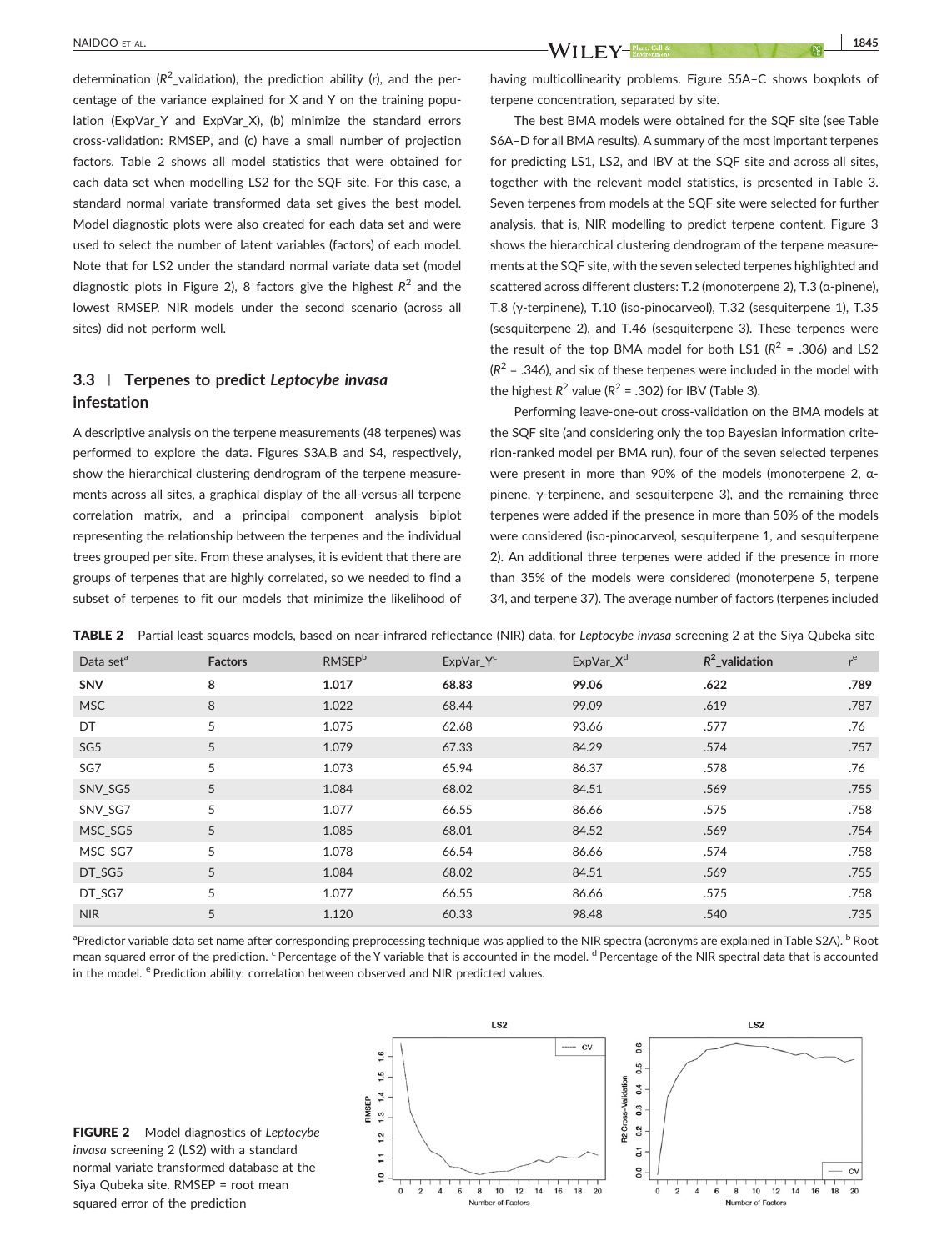TABLE 3 Bayesian model selection to identify the most important terpenes for predicting Leptocybe invasa infestation based on L. invasa screenings (LS1, LS2) and individual breeding values (IBV) at the Siya Qubeka (SQF) site and across all three sites. The model with the highest  $R^2$ value out of the top five Bayesian information criterion‐ranked models is reported

|                                        | SQF                  |                      |            | All sites            |                      |                |
|----------------------------------------|----------------------|----------------------|------------|----------------------|----------------------|----------------|
| <b>Terpene</b>                         | LS1                  | LS <sub>2</sub>      | <b>IBV</b> | LS1                  | LS <sub>2</sub>      | <b>IBV</b>     |
| T.2 (monoterpene $2)^a$                | T.2                  | T.2                  | T.2        | $\ddot{\phantom{0}}$ | T.2                  | $\cdot$        |
| T.3 $(\alpha$ -pinene) <sup>a</sup>    | T.3                  | T.3                  | T.3        | $\bullet$            | T.3                  | $\bullet$      |
| T.8 (γ-terpinene) <sup>a</sup>         | T.8                  | <b>T.8</b>           | <b>T.8</b> | $\ddot{\phantom{0}}$ | T.8                  | $\cdot$        |
| T.10 (iso-pinocarveol) <sup>a</sup>    | T.10                 | T.10                 | T.10       | T.10                 | T.10                 | T.10           |
| T.12 (monoterpene 5)                   | $\ddot{\phantom{0}}$ | $\blacksquare$       | T.12       | $\ddot{\phantom{0}}$ | $\ddot{\phantom{0}}$ | $\cdot$        |
| T.19 (monoterpene 8)                   | $\bullet$            | $\bullet$            | $\cdot$    | T.19                 | $\bullet$            | $\cdot$        |
| T.22 (terpene 22)                      | $\cdot$              | $\ddot{\phantom{a}}$ | $\bullet$  | $\ddot{\phantom{0}}$ | T.22                 | $\cdot$        |
| T.23 (terpene 23)                      |                      |                      |            |                      | T.23                 | T.23           |
| T.26 (terpene 26)                      | $\cdot$              | $\ddot{\phantom{a}}$ | $\cdot$    | T.26                 | $\cdot$              | $\blacksquare$ |
| T.32 (sesquiterpene $1$ ) <sup>a</sup> | T.32                 | T.32                 | $\cdot$    | $\ddot{\phantom{0}}$ | $\bullet$            | $\bullet$      |
| T.35 (sesquiterpene $2)^a$             | T.35                 | T.35                 | T.35       | $\blacksquare$       | $\bullet$            | $\bullet$      |
| T.45 (terpene 45)                      | $\bullet$            | $\bullet$            | $\bullet$  | T.45                 | T.45                 | T.45           |
| T.46 (sesquiterpene $3$ ) <sup>a</sup> | T.46                 | T.46                 | T.46       | $\blacksquare$       | $\cdot$              | $\cdot$        |
| Model <sup>b</sup>                     | $\mathbf{1}$         | $\mathbf{1}$         | 3          | $\overline{4}$       | $\mathbf{1}$         | 5              |
| nVar <sup>c</sup>                      | 7                    | 7                    | 7          | 4                    | 7                    | 3              |
| $R^2$                                  | .31                  | .35                  | .30        | .06                  | .14                  | .05            |
| LOO CV <sup>d</sup> $R^2$              | .25                  | .29                  | .25        | .04                  | .11                  | .03            |
| BIC <sup>e</sup>                       | $-29$                | $-40$                | $-28$      | $-7$                 | $-32$                | $-5$           |
| Post prob <sup>f</sup>                 | .02                  | .05                  | .01        | .04                  | .05                  | .03            |

Cases where the indicated terpenes were not considered important for predicting L. invasa infestation.

<sup>a</sup>Terpenes selected for near-infrared reflectance modelling. <sup>b</sup>The model number out of the top five Bayesian information criterion-ranked models. <sup>c</sup>The number of variables selected for that model. <sup>d</sup> Leave-one-out (LOO) cross-validation (CV) R<sup>2</sup> value. <sup>e</sup>The Bayesian information criterion (BIC) is a criterion for model selection among a finite set of models. The model with the lowest BIC is preferred. <sup>f</sup>The posterior probabilities of the models selected.

in a model) across the cross‐validation models was 7 (min = 4 and max = 7), and the average  $R^2$  was .34 (min = .27 and max = .36). BMA models that were obtained across the top five LS1, LS2, and IBV models from data of the MTZ site (average  $R^2$  = .129), the NYL site (average  $R^2$  = .08), and across all sites (average  $R^2$  = .07) did not perform well and were thus not considered in further analyses.

To further improve the BMA models for LS2 in the SQF site, different combinations of predictor variables were included together with individual terpenes as input to separate BMA analyses. Note that when the sum of a group of monoterpenes was included, the separate monoterpenes (that made up the sum) were not included as predictor variables for that analysis. However, it was not possible to obtain a higher  $R<sup>2</sup>$  value than when the seven individual terpenes mentioned above were included in the model (calibration  $R^2$  = .35 and validation  $R^2$  = .29).

#### 3.4 | NIR to predict terpenes (SQF site)

Prediction models for terpene concentration were run for the seven terpenes selected under BMA (see list of terpenes above). For those terpenes, the best models were obtained for T.10 (iso-pinocarveol), T.3 (a-pinene), and T.8 (γ-terpinene) with  $R^2$  values ranging between .188 and .333 and with prediction abilities between .433 and .577 (Table 4). Table 5 shows summary statistics of the best models obtained when terpenes were combined based on either biological motivation or high pairwise correlations ( $r > .6$ ). Selection of best models was made according to the following conditions: small number of latent variables (factors) that minimize the RMSEP, maximize the proportion of variation explained for both the dependent and independent variables, and maximize the cross-validation  $R^2$ . Prediction abilities of those models ranged between .481 for sum(T3‐T5,T7,T10,T13‐T15) and .683 for sum(T05,T07), the latter being the terpene combination for which we obtained the best model with a 47% of the trait variation.

#### 4 | DISCUSSION

We sought to associate terpene profiles with Leptocybe damage in a subpopulation of an E. grandis breeding trial. There was phenotypic variation of Leptocybe damage in the first year of L. invasa infestation (Figure 1a) with the NYL site showing more Score 2 phenotypes (with galls) and the SQF site showing more Score 0 phenotypes (absence of galls). Within the subpopulation, the LS1 scores in NYL showed a higher frequency of 3 and a lower frequency of 0 than the other two sites (Figure 1b). In the second round of phenotyping after reinfestation by L. invasa, all individuals showed the presence of galls (Score 1, Figure 1 c) with SQF appearing to contain more of the healthy phenotype (higher frequency of Scores 1 and 2) compared with the other sites.

We detected 48 terpenes in the E. grandis individuals; however, only a subset could be identified and were previously identified in Eucalyptus species (Kainer et al., 2017; Padovan, Keszei, Wallis, & Foley, 2012; Wallis et al., 2011). Eucalypts often contain distinct foliar chemical variation within a species, termed "chemotypes," where the foliar chemical profile of one subpopulation is dominated by one or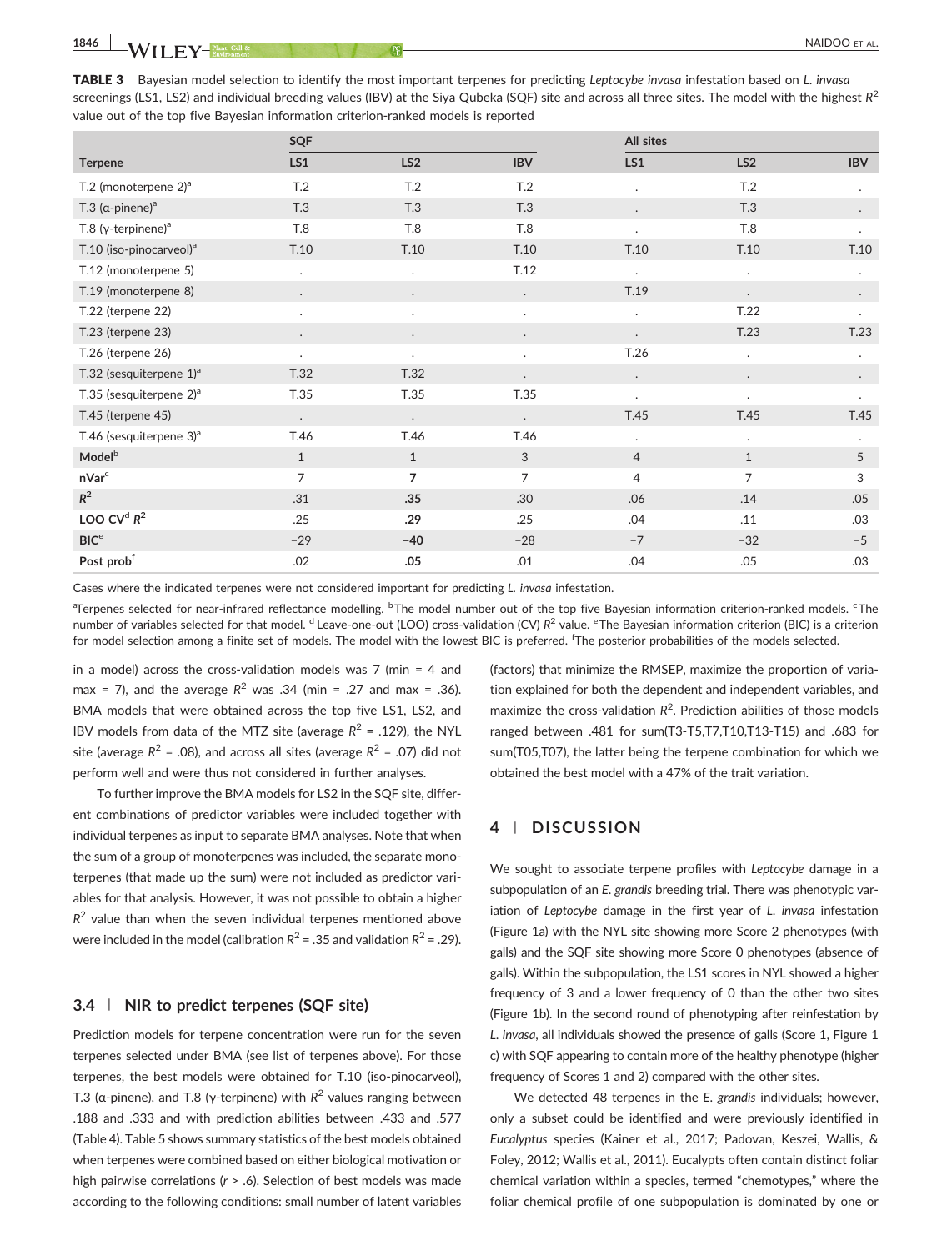

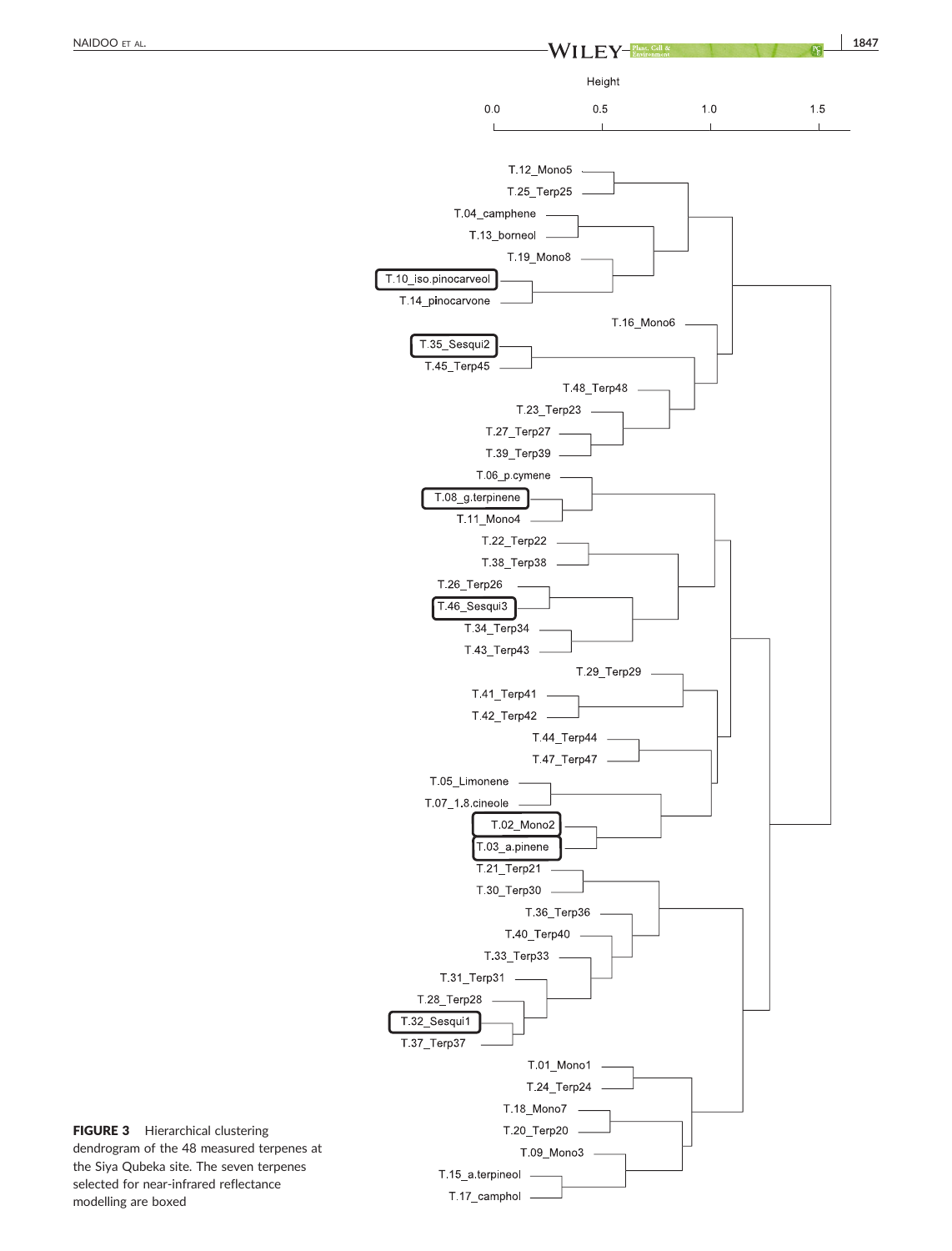| <b>Variable</b>              | Data set <sup>a</sup> | <b>Factors</b> | <b>RMSEP</b> <sup>b</sup> | ExpVar $Y^c$ | ExpVar $X^{\alpha}$ | $R^2$ validation | $r$ e |
|------------------------------|-----------------------|----------------|---------------------------|--------------|---------------------|------------------|-------|
| T.2 (monoterpene 2)          | SG7                   | 7              | 0.0906                    | 35.17        | 91.02               | .077             | .277  |
| $T.3$ (a-pinene)             | MSC SG7               |                | 2.075                     | 46.69        | 90.20               | .235             | .485  |
| $T.8$ ( $\gamma$ -terpinene) | SG7                   | 14             | 0.590                     | 74.00        | 97.31               | .188             | .433  |
| T.10 (iso-pinocarveol)       | SG7                   | 8              | 0.151                     | 57.52        | 91.44               | .333             | .577  |
| T.32 (sesquiterpene 1)       | DT                    | 3              | 0.126                     | 7.758        | 80.81               | .013             | .116  |
| T.35 (sesquiterpene 2)       | <b>MSC</b>            | 5              | 0.135                     | 8.90         | 94.40               | .003             | .051  |
| T.46 (sesquiterpene 3)       | <b>MSC</b>            | 4              | 0.083                     | 14.32        | 87.07               | .080             | .282  |

 $^{\text{a}}$ Predictor variable data set name after corresponding preprocessing technique was applied to the NIR spectra (acronyms are explained in Table S2A).  $^{\text{b}}$  Root mean squared error of the prediction. <sup>c</sup> Percentage of the Y variable that is accounted in the model. <sup>d</sup> Percentage of the NIR spectral data that is accounted in the model. <sup>e</sup> Prediction ability: correlation between observed and NIR predicted values.

few chemicals, whereas another subpopulation is dominated by different chemicals (Keszei et al., 2008; Padovan et al., 2014). Ecologically, this type of variation is important as some pest or herbivores preferentially eat only one chemotype (Moore et al., 2014; Padovan, Keszei, Köllner, Degenhardt, & Foley, 2010). Although there has been no previous record of chemotypic variation in E. grandis, two closely related species, Eucalyptus pelita and E. urophylla, have two described monoterpene chemotypes each, which are dominated by 1,8‐cineole and α‐pinene and 1,8‐cineole and p‐cymene, respectively (Padovan et al., 2014). We tested whether this progeny trial contained distinct chemotypes but could not identify any. The terpene profile of every individual was dominated by α‐pinene. Previous attempts to identify chemotypic variation in E. grandis did not test many individuals (Brophy & Southwell, 2002), which prompted us to test for such variation in a larger population; however, due to some degree of introgression due to the ongoing inbreeding programme of E. grandis in South Africa, the potential full chemical variation of this species has still not been elucidated.

Using the phenotypes captured for the 491 E. grandis individuals over two infestation seasons, we successfully developed models to predict L. invasa infestation scores based on NIR spectra (Tables 1 and 2) and terpene content (Table 3). We also related NIR to terpenes (Tables 4 and 5). The selected models, indicated in bold text in Tables 2, 3, and 5, explain 62%, 29%, and 47% of the trait variation, respectively. The performance of models was evaluated using leave‐one‐out cross‐validation. In general, models with RMSEP values smaller than .3 indicate very good predictive models (Veerasamy et al., 2011).

There was a marked discrepancy in site for models that explained the NIR and terpene association with L. invasa scores. In both cases, that is, using NIR and terpene data, the only site that passed our criteria of acceptable models was SQF. This is in agreement with our calculations of heritability for LS2 per site. For MTZ and NYL, we found negligible heritability values, so the variation of the L. invasa score is mainly due to environmental conditions or random experimental variation. In contrast, SQF had a heritability value of 0.16, being the only test in which genetic variation was found between individuals (Table S4) contributing to better models.  $G \times E$  could not be determined for the 491 individuals, but a low  $G \times E$  was estimated for the full E. grandis population. Table S1 indicates that there were some slight differences in the environmental data for the three sites. SQF and MTZ had higher moisture content than NYL. The MTZ site contains a hardy grass, which is thought to compete with E. grandis growth during establishment. The percentage stocking at 4‐year was 88% for SQF, 81% for NYL, and 67% for MTZ. The average diameter at breast height was highest at site SQF (Table S1). Collectively, this suggests that SQF has the best growth conditions out of the sites sampled. Interestingly, SQF had a higher proportion of Scores 0 and 1 for LS1 and Scores 1 and 2 for LS2 than the other two sites—indicating a more resistant phenotype (Figure 1a,c).

When modelling terpene effects on L. invasa score, we found that the terpenes that most contributed to the models act in opposing directions (see Table S3C and coefficients in Table S6A). One group, including α‐pinene, γ‐terpinene, and sesquiterpene 1, showed increasing damage to trees with increasing concentration of terpenes. α‐Pinene has a relatively high vapour pressure (3 mm Hg at 20 °C) compared with

TABLE 5 The best partial least squares models, based on near-infrared reflectance (NIR) data, to predict monoterpene combinations for the Siya Qubeka site

| Variable                                | Data set <sup>a</sup> | <b>Factors</b> | <b>RMSEP</b> <sup>b</sup> | ExpVar Y <sup>c</sup> | ExpVar $X^d$ | $R^2$ validation | $r$ e |
|-----------------------------------------|-----------------------|----------------|---------------------------|-----------------------|--------------|------------------|-------|
| sum $(T10,T14)^t$                       | SG7                   | 9              | 0.207                     | 59.55                 | 94.39        | .349             | .591  |
| sum $(T5, T7)^f$                        | SG7                   | 13             | 1.181                     | 82.90                 | 96.96        | .466             | .683  |
| sum $(T7,T15)^g$                        | SG7                   | 12             | 1.154                     | 78.94                 | 96.75        | .461             | .679  |
| sum(T6,T8) <sup>g</sup>                 | DT SG7                | 12             | 1.249                     | 72.41                 | 96.67        | .335             | .579  |
| sum $(T5, T7, T15)^g$                   | SG7                   | 12             | 1.249                     | 78.57                 | 96.75        | .454             | .674  |
| sum(T3-T5,T7, T10,T13-T15) <sup>g</sup> | SG7                   | 8              | 2.958                     | 50.97                 | 93.15        | .231             | .481  |

<sup>a</sup>Predictor variable data set name after corresponding preprocessing technique was applied to the NIR spectra (acronyms are explained in Table S2A). <sup>b</sup> Root mean squared error of the prediction. <sup>c</sup> Percentage of the Y variable that is accounted in the model. <sup>d</sup> Percentage of the NIR spectral data that is accounted in the model. <sup>e</sup> Prediction ability: correlation between observed and NIR predicted values. <sup>f</sup>Reason for combining terpenes: high pair-wise correlation (r > .6). <sup>g</sup>Reason for combining terpenes: biological motivation; based on (a) shared intermediate carbocation (biosynthetically related through same intermediate precursor) or (b) terpene X is precursor of terpene Y (biosynthetically related by "descent"). This is based on Keszei et al. (2008) Figure 3a.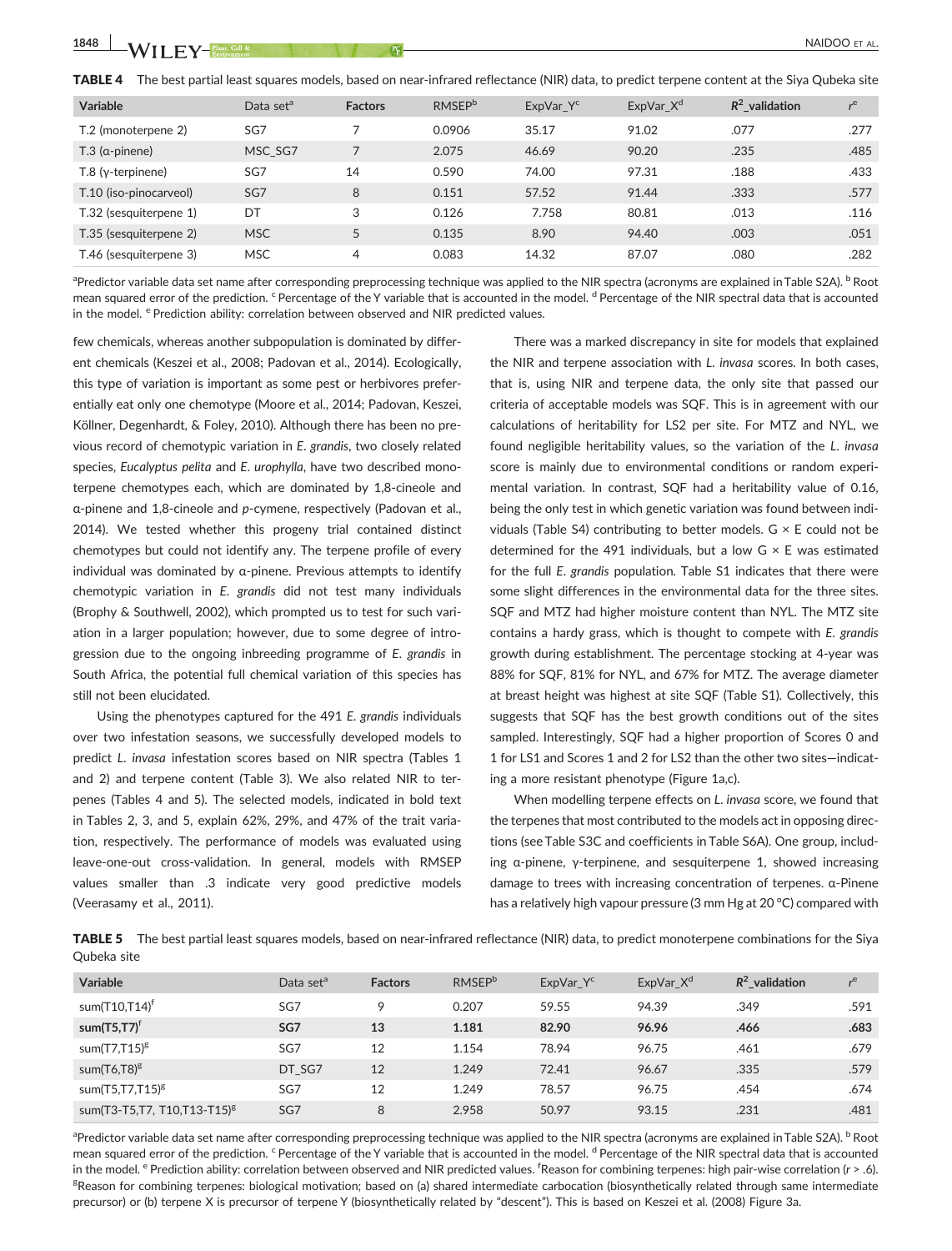other monoterpenes and is therefore more volatile than most monoterpenes commonly found in eucalypts. Ladybeetles are attracted to α‐ pinene from persimmon (Diospyros kaki; Zhang, Xie, Xue, Peng, & Wang, 2009), whereas trap catch of the invasive pine bark beetle Hylurgus ligniperda was increased to over 200‐fold when α‐pinene was used as an attractant (Kerr, Kelly, Bader, & Brockerhoff, 2017); therefore, we could expect α‐pinene to act as a volatile cue for L. invasa oviposition. γ‐Terpinene levels were constitutively higher in the susceptible clone GC540 compared with the resistant E. grandis clone TAG5 and were induced to much higher levels upon insect oviposition (Oates et al., 2015). Interestingly, the levels of γ‐terpinene decreased in the resistant genotype after infestation (Oates et al., 2015). It is feasible that γ‐ terpinene may play a role in promoting susceptibility to the insect pest; however, this remains to be demonstrated.

The other group of terpenes (including monoterpene 2, isopinocarveol, sesquiterpene 2, and sesquiterpene 3) acting in the opposite direction may play a direct role in defence against L. invasa, where higher concentrations of the compound lead to reduced damage by L. invasa. Evidence from other systems indicates that this could be achieved through different ways, such as direct toxic effect on larvae leading to either death or reduced growth of larvae (McLean et al., 1993), or through indirect defences by attracting parasites through tritrophic ways (reviewed in Gershenzon & Dudareva, 2007). Several parasitoids of L. invasa have been identified with some being adopted for biological control (e.g., Seletrichoides neseri, Ophelimus maskelli, and Seletrichoides kyceri; reviewed in Zheng et al., 2014); however, the volatile cues that attract these parasitic wasps have not been investigated. In a study by Visser, Wegrzyn, Steenkmap, Myburg, and Naidoo (2015), artificial inoculation of the E. grandis clone TAG5 with the fungal pathogen Chrysoporthe austroafricana led to the induction of iso-pinocarveol systemically, in leaf tissue. This E. grandis clone was also found to be resistant to L. invasa (Oates et al., 2015).

In summary, we produced models for terpene to L. invasa infestation, NIR to terpenes, and NIR to L. invasa interactions in E. grandis that explained 29% (Table 3, bold text), 47% (Table 5, bold text), and 62% (Table 2, bold text) of the trait variation, respectively. These methods developed in this study can be utilized as a guideline to model other plant–insect interaction systems as NIR may be a more cost-effective approach to modelling resistance. One approach to improve the model would involve setting up a similar experiment in a controlled environment where the best and the worst performing individuals were cloned and exposed to L. invasa so that robust phenotypes may be observed. In this manner, stronger associations could be derived for terpenes and resistance to L. invasa revealing important cues that could act as attractants and repellents against the insect pest.

#### ACKNOWLEDGMENTS

The authors acknowledge funding from the National Research Foundation (NRF) South Africa Bioinformatics and Functional Genomics Programme (Grant ID 89669) and the Department of Science and Technology Eucalyptus genomics platform grant. We thank Ms Jessie Au and Dr Amanda Padovan for assistance with the leaf sample preparation and NIR.

# NAIDOO ET AL. 1849

#### CONFLICT OF INTEREST

The authors declare no competing interests.

#### ORCID

### Sanushka Naidoo <http://orcid.org/0000-0001-5620-5599> Carsten Külheim <http://orcid.org/0000-0002-0798-3324>

#### REFERENCES

- Alves, M. D. C. S., Filho, S. M., Innecco, R., & Torres, S. B. (2004). Alelopatia de extratos voláteis na germinação de sementes e no comprimento da raiz de alface. Pesquisa Agropecuária Brasileira, 39, 1083–1086.
- Breunig, M. M., Kriegel, H.‐P., Ng, R. T., & Sander, J. (2000). LOF: Identifying density-based local outliers. ACM SIGMOD Record, 29, 93-104.
- Brophy, J. J., & Southwell, I. A. (2002). Eucalyptus chemistry. In J. J. W. Coppen (Ed.), Eucalyptus—The genus Eucalyptus (pp. 102–160). London: Taylor and Francis.
- Burdon, R. D. (1977). Genetic correlation as a concept for studying genotype‐environment interaction in forest tree breeding. Silvae Genetics, 26, 168–175.
- Carr, D. J., & Carr, S. G. M. (1970). Oil glands and ducts in Eucalyptus L'Herit. II: Development and structure of oil glands in the embryo. Australian Journal of Botany, 18, 191–212.
- Chang, R., Arnold, R., & Zhou, X. (2012). Association between enzyme activity levels in Eucalyptus clones and their susceptibility to the gall wasp, Leptocybe Invasa, in South China. Journal of Tropical Forest Science, 24, 256–264.
- Coppen, J. J. W. (2003). Eucalyptus: The genus Eucalyptus. London: CRC Press LLC.
- De Moraes, C. M., Lewis, W. J., Paré, P. W., Alborn, H. T., & Tumlinson, J. H. (1998). Herbivore‐infested plants selectively attract parasitoids. Nature, 393, 570–573.
- Degenhardt, J., & Gershenzon, J. (2003). Terpenoids. In T. Brian, D. Murphy, & B. Murray (Eds.), Encyclopedia of applied plant sciences (pp. 500–504). Amsterdam: Elsevier.
- Dittrich‐Schröder, G., Harney, M., Neser, S., Joffe, T., Bush, S., Hurley, B. P., … Slippers, B. (2014). Biology and host preference of Selitrichodes neseri: A potential biological control agent of the Eucalyptus gall wasp, Leptocybe invasa. Biological Control, 78, 33–41.
- Dittrich‐Schröder, G., Wingfield, M. J., Hurley, B. P., & Slippers, B. (2012). Diversity in Eucalyptus susceptibility to the gall forming wasp L. invasa. Agricultural and Forest Entomology, 14, 419–427.
- Dudareva, N., Andersson, S., Orlova, I., Gatto, N., Reichelt, M., Rhodes, D., … Gershenzon, J. (2005). The nonmevalonate pathway supports both monoterpene and sesquiterpene formation in snapdragon flowers. Proceedings of the National Academy of Sciences, 102, 933–938.
- Durand, N., Rodrigues, J. C., Mateus, E., Boavida, C., & Branco, M. (2011). Susceptibility variation in Eucalyptus spp in relation to Leptocybe invasa and Ophelimus maskelli, two invasive gall wasps occurring in Portugal. Silva Lusitana, 19–31.
- Edwards, P. B., Wanjura, W. J., & Brown, W. V. (1993). Selective herbivory by Christmas beetles in response to intraspecific variation in Eucalyptus terpenoids. Oecologia, 95, 551–557.
- Edwards, P. B., Wanjura, W. J., Brown, W. V., & Dearn, J. M. (1990). Mosaic resistance in plants. Nature, 347, 434.
- Eyles, A., Davies, N. W., Yuan, Z. Q., & Mohammed, C. (2003). Host responses to natural infection by Cytonaema sp. in the aerial bark of Eucalyptus globulus. Forest Pathology, 33, 317–331.
- Gershenzon, J., & Dudareva, N. (2007). The function of terpene natural products in the natural world. Nature Chemical Biology, 3, 408–414.
- Giamakis, A., Kretsi, O., Chinou, I., & Spyropoulos, C. G. (2001). Eucalyptus camaldulensis: Volatiles from immature flowers and high production of 1,8‐cineole and β‐pinene by in vitro cultures. Phytochemistry, 58, 351–355.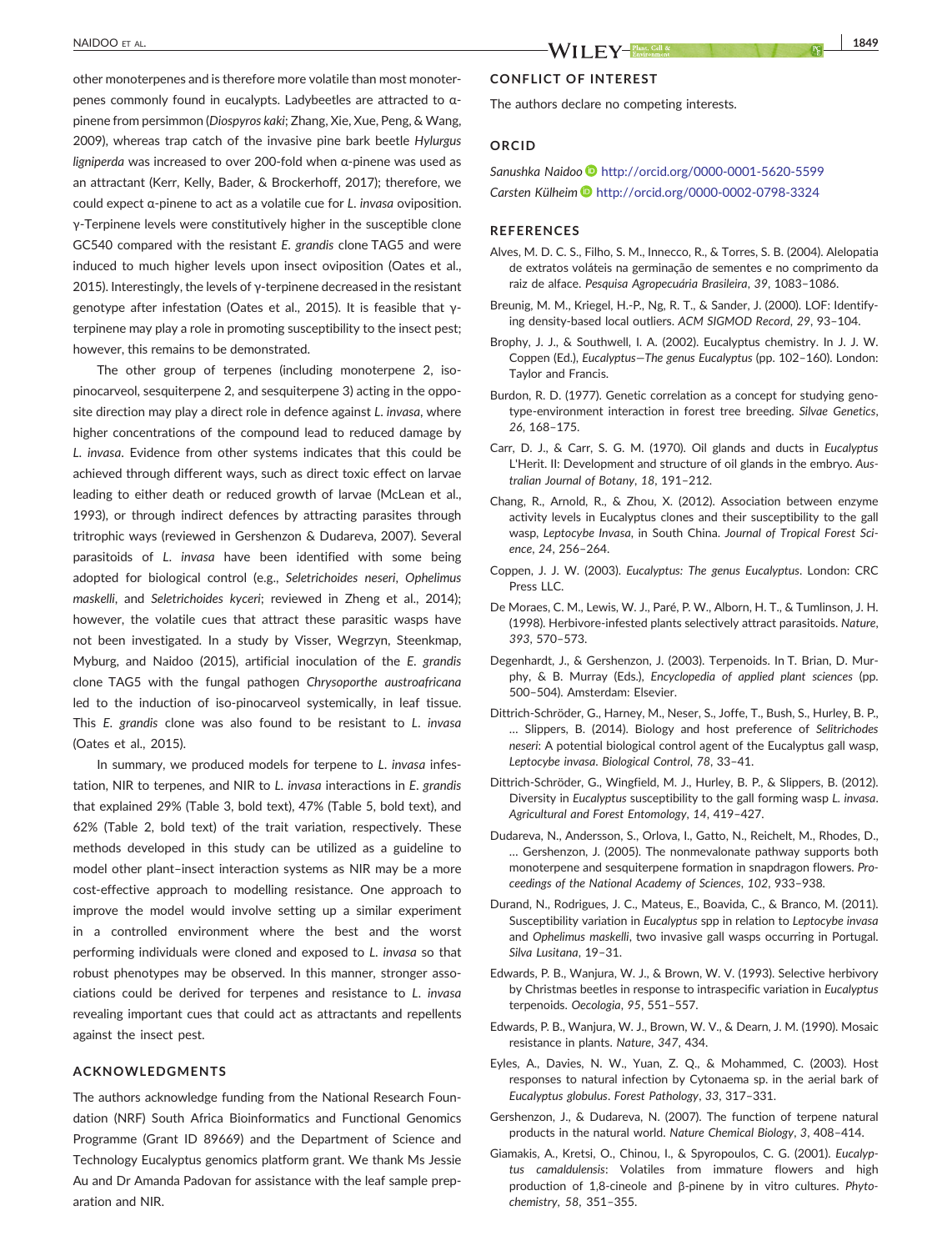- Gomes, V. J., Longue, D., Colodette, J. L., & Ribeiro, R. A. (2014). The effect of eucalypt pulp xylan content on its bleachability, refinability and drainability. Cellulose, 21, 607–614.
- Henery, M. L., Wallis, I. R., Stone, C., & Foley, W. J. (2008). Methyl jasmonate does not induce changes in Eucalyptus grandis leaves that alter the effect of constitutive defences on larvae of a specialist herbivore. Oecologia, 156, 847–859.
- Iqbal, Z., Akhtar, M., Qureshi, T. M., Akhter, J., & Ahmad, R. (2011). Variation in composition and yield of foliage oil of Eucalyptus polybractea. Journal of the Chemical Society of Pakistan, 33, 183–187.
- Javaregowda, J., & Prabhu, S. T. (2010). Susceptibility of eucalyptus species and clones to gall wasp, Leptocybe invasa Fisher and La Salle (Eulophidae: Hymenoptera) in Karnataka. Karnataka Journal of Agricultural Science, 23, 220–221.
- Kainer, D., Bush, D., Foley, W. J., & Külheim, C. (2017). Assessment of a non‐destructive method to predict oil yield in Eucalyptus polybractea (blue mallee). Industrial Crops and Products, 102, 32–44.
- Keefover‐Ring, K., Thompson, J. D., & Linhart, Y. B. (2009). Beyond six scents: Defining a seventh Thymus vulgaris chemotype new to southern France by ethanol extraction. Flavour and Fragrance Journal, 24, 117–122.
- Kelly, J., La Salle, J., Harney, M., Dittrich‐Schroder, G., Hurley, B. P., & Undefined, O. (2012). Selitrichodes neseri n. sp, a new parasitoid of the eucalyptus gall wasp Leptocybe invasa Fisher & La Salle (Hymenoptera: Eulophidae: Tetrastichinae). Zootaxa, 3333, 50–57.
- Kerr, J. L., Kelly, D., Bader, M. K. F., & Brockerhoff, E. G. (2017). Olfactory cues, visual cues, and semiochemical diversity interact during host location by invasive forest beetles. Journal of Chemical Ecology, 43, 17–25.
- Keszei, A., Brubaker, C. L., & Foley, W. J. (2008). A molecular perspective on terpene variation in Australian Myrtaceae. Australian Journal of Botany, 56, 197–213.
- Kim, I. K., Mendel, Z., Protasov, A., Blumberg, D., & La Salle, J. (2008). Taxonomy, biology, and efficacy of two Australian parasitoids of the eucalyptus gall wasp, Leptocybe invasa Fisher & La Salle (Hymenoptera: Eulophidae: Tetrastichinae). Zootaxa, 1910, 1–20.
- Külheim, C., Padovan, A., Hefer, C., Krause, S. T., Köllner, T. G., Myburg, A. A., … Foley, W. J. (2015). The Eucalyptus terpene synthase gene family. BMC Genomics, 16, 450.
- Kulkarni, H. (2010). Screening eucalyptus clones against Leptocybe invasa Fisher and La Salle (Hymenoptera: Eulophidae). Karnataka Journal of Agricultural Science, 23, 87–90.
- Lawler, I. R., Stapley, J., Foley, W. J., & Eschler, B. M. (1999). Ecological example of conditioned flavor aversion in plant‐herbivore interactions: Effect of terpenes of Eucalyptus leaves on feeding by common ringtail and brushtail possums. Journal of Chemical Ecology, 25, 401–415.
- McLean, S., Foley, W. J., Davies, N. W., Brandon, S., Duo, L., & Blackman, A. J. (1993). Metabolic fate of dietary terpenes from Eucalyptus radiata in common ringtail possum (Pseudocheirus peregrinus). Journal of Chemical Ecology, 19, 1625–1643.
- Mendel, Z., Protasov, A., Fisher, N., & La Salle, J. (2004). Taxonomy and biology of Leptocybe invasa gen. & sp. n. (Hymenoptera: Eulophidae), an invasive gall inducer on Eucalyptus. Australian Journal of Entomology, 43, 101–113.
- Mevik, B.‐H., & Wehrens, R. (2007). The pls package: Principal component and partial least squares regression in R. Journal of Statistical Software, 18, 1–23.
- Mewalal, R., Rai, D. K., Kainer, D., Chen, F., Külheim, C., Peter, G. F., & Tuskan, G. A. (2017). Plant‐derived terpenes: A feedstock for specialty biofuels. Trends in Biotechnology, 35, 227–240.
- Moore, B., Andrew, R., Külheim, C., & Foley, W. (2014). Explaining intraspecific diversity in plant secondary metabolites in an ecological context. The New Phytologist, 201, 733–750.
- Morrow, P. A., & Fox, L. R. (1980). Effects of variation in Eucalyptus essential oil yield on insect growth and grazing damage. Oecologia, 45, 209–219.
- Mutitu, K. E. (2003). A pest threat to Eucalyptus species in Kenya. KEFRI Technology Reports, 12.
- Nyeko, P. (2005). The cause, incidence and severity of a new gall damage on Eucalyptus species at Oruchinga refugee settlement in Mbarara district, Uganda. Uganda Journal of Agricultural Science, 11, 47–50.
- Nyeko, P., Mutitu, E. K., & Day, R. K. (2009). Eucalyptus infestation by Leptocybe invasa in Uganda. African Journal of Ecology, 47, 299–307.
- Nyeko, P., & Nakabonge, G. (2008). Occurence of pests and diseases in tree nurseries and plantations in Uganda. Sawlog Production Grant Scheme, Kampala, Uganda.
- Oates, C. N., Külheim, C., Myburg, A. A., Slippers, B., & Naidoo, S. (2015). The transcriptome and terpene profile of Eucalyptus grandis reveals mechanisms of defense against the insect pest, Leptocybe invasa. Plant & Cell Physiology, 56, 1418–1428.
- Padovan, A., Keszei, A., Köllner, T. G., Degenhardt, J., & Foley, W. J. (2010). The molecular basis of host plant selection in Melaleuca quinquenervia by a successful biological control agent. Phytochemistry, 71, 1237–1244.
- Padovan, A., Keszei, A., Külheim, C., & Foley, W. J. (2014). The evolution of foliar terpene diversity in Myrtaceae. Phytochemistry Reviews, 13, 695–716.
- Padovan, A., Keszei, A., Wallis, I. R., & Foley, W. J. (2012). Mosaic Eucalypt trees suggest genetic control at a point that influences several metabolic pathways. Journal of Chemical Ecology, 38, 914–923.
- Padovan, A., Webb, H., Mazanec, R., Grayling, P., Bartle, J., Foley, W. J., & Külheim, C. (2017). Association genetics of essential oil traits in Eucalyptus loxophleba: Explaining variation in oil yield. Molecular Breeding, 37, 73.
- Pateraki, I., Heskes, A., & Hamberger, B. (2015). Cytochromes P450 for terpene functionalization and metabolic engineering. In J. Schrader, & J. Bohlmann (Eds.), Biotechnology of isoprenoids (pp. 107–139). Cham: Springer International Publishing.
- Quang Thu, P., Dell, B., & Isobel Burgess, T. (2009). Susceptibility of 18 eucalypt species to the gall wasp Leptocybe invasa in the nursery and young plantations in Vietnam. ScienceAsia, 35, 113–117.
- R Core Team (2016). R: A language and environment for statistical computing. Vienna, Austria: R Foundation for Statistical Computing. Retrieved from [https://www.R](https://www.R-project.org/)‐project.org/
- Raftery, A. A., Hoeting, J., Volinsky, C., Painter, I., & Yeung, K. Y. (2017). Bayesian model averaging. Retrieved from [https://cran.r](https://cran.r-project.org/web/packages/BMA/BMA.pdf)‐project.org/ [web/packages/BMA/BMA.pdf](https://cran.r-project.org/web/packages/BMA/BMA.pdf)
- Raftery, A. E. (1995). Bayesian model selection in social research. Sociological Methodology, 25, 111–163.
- Rinnan, Å., van den Berg, F., & Engelsen, S. B. (2009). Review of the most common pre-processing techniques for near-infrared spectra. Trends in Analytical Chemistry, 28, 1201–1222.
- Rivas, F., Parra, A., Martinez, A., & Garcia‐Granados, A. (2013). Enzymatic glycosylation of terpenoids. Phytochemistry Reviews, 12, 327–339.
- Schimleck, L. R., & Rimbawanto, A. (2003). Near infrared spectroscopy for cost effective screening of foliar oil characteristics in a Melaleuca cajuputi breeding population. Journal of Agricultural and Food Chemistry, 51, 2433–2437.
- Schnee, C., Kollner, T. G., Gershenzon, J., & Degenhardt, J. (2002). The maize gene terpene synthase 1 encodes a sesquiterpene synthase catalyzing the formation of (E)‐β‐farnesene, (E)‐nerolidol, and (E,E)‐farnesol after herbivore damage. Plant Physiology, 130, 2049–2060.
- Squillace, A. E. (1974). Average genetic correlations among offspring from open‐pollinated forest trees. Silvae Genetics, 23, 149–156.
- Stevens, A., & Ramirez‐Lopez, L. (2013). An introduction to the prospectr package. R package Vignette R package version 0.1.3. Retrieved from https://cran.r‐[project.org/web/packages/prospectr/vignettes/](https://cran.r-project.org/web/packages/prospectr/vignettes/prospectr-intro.pdf) [prospectr](https://cran.r-project.org/web/packages/prospectr/vignettes/prospectr-intro.pdf)‐intro.pdf
- Stone, C., & Bacon, P. E. (1994). Relationships among moisture stress, insect herbivory, foliar cineole content and the growth of river red gum Eucalyptus camaldulensis. Journal of Applied Ecology, 31, 604–612.